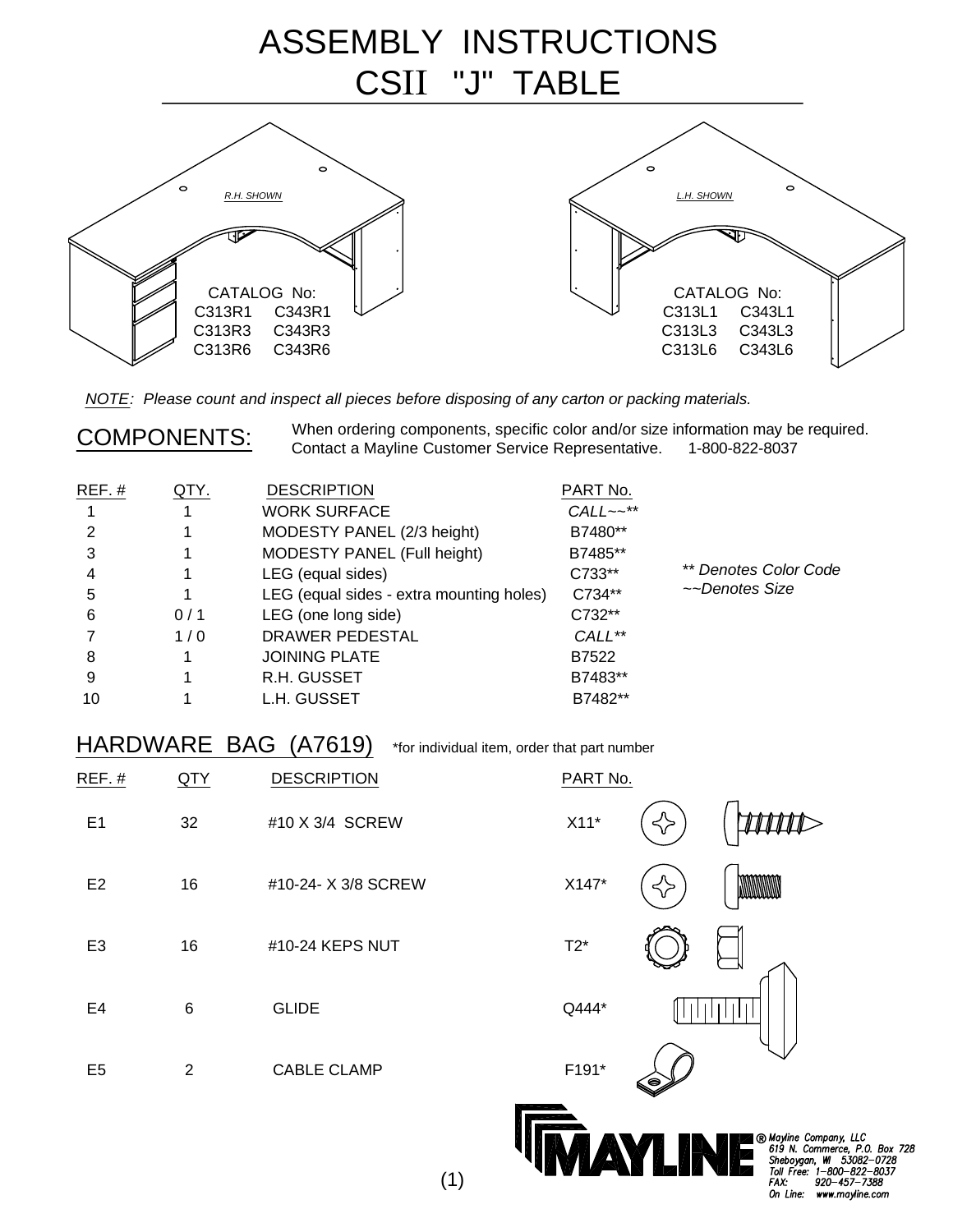

## Drawer Pedestal Assembly:

1. Remove the Pedestal (5) from carton.

2. Remove all drawers from the Pedestal by pulling drawers out to the full extent. Locate the drawer slide release tab on each drawer slide. Press DOWN on the Right tab and LIFT the Left tab. Pull drawer forward to remove.

3. Turn the Pedestal upside down and install 4 Glides into threaded holes on bottom of Pedestal.



## "J" Table Assembly:

NOTE: Shape, size, and accessories may vary but assembly procedure remains the same.

4. Place the Work Surface (1) face down onto a clean, protected surface.

5. Place Leg (4) in the corner of the Work Surface approximately 3/16 from the edges and align the holes in the Leg with the pre-drilled holes in the Work Surface. Attach Leg with six Screws (E1). DO NOT tighten screws at this time.

Place Leg (5) at the edge of the Work Surface (Short Side). Notice the position of the extra holes on the side of this Leg. These holes will be used to join two tables together. Position the Leg approximately 3/16 from the edges and align the holes in the Leg with the pre-drilled holes in the Work Surface. Attach Leg with six Screws (E1). DO NOT tighten screws at this time.

Place Leg (6) at the edge of the Work Surface (Long Side). Position the Leg approximately 3/16 from the edges and align the holes in the Leg with the pre-drilled holes in the Work Surface. Attach Leg with seven Screws (E1). DO NOT tighten screws at this time.

## For units equipped with a Drawer Pedestal (7):

Place Drawer Pedestal (7) at the edge of the Work Surface (Long Side). Position approximately 3/16 from the edges and align the Pedestal holes with the pre-drilled holes in the Work Surface (NOTE: DO NOT USE keyhole slots). Attach the Pedestal with four Screws (E1) - two at the front and two at the rear. DO NOT tighten screws at this time.

6. Position the Modesty Panels (2 & 3) between the Legs (Leg and Pedestal). Align the holes in the Panel with the pre-drilled holes in the Work Surface. Secure Panels to the Work Surface with Screws (E1). DO NOT tighten screws at this time.

7. Attach the Modesty Panels (2 & 3) to each Leg with three Screws (E2) and three KEPS Nuts (E3) per end. Modesty Panel does not get attached to the Pedestal Unit.

8. Gussets (9 & 10) are required on the Long Modesty Panel (2) only. Align the holes in the Gussets and the holes in the Long Modesty Panel. Attach each Gusset with two Screws (E2) and two KEPS Nuts (E3). Attach each Gusset to the Work Surface with two Screws (E1).

- 9. Tighten all screws at this time.
- 10. Install two Glides (E4) into each Leg.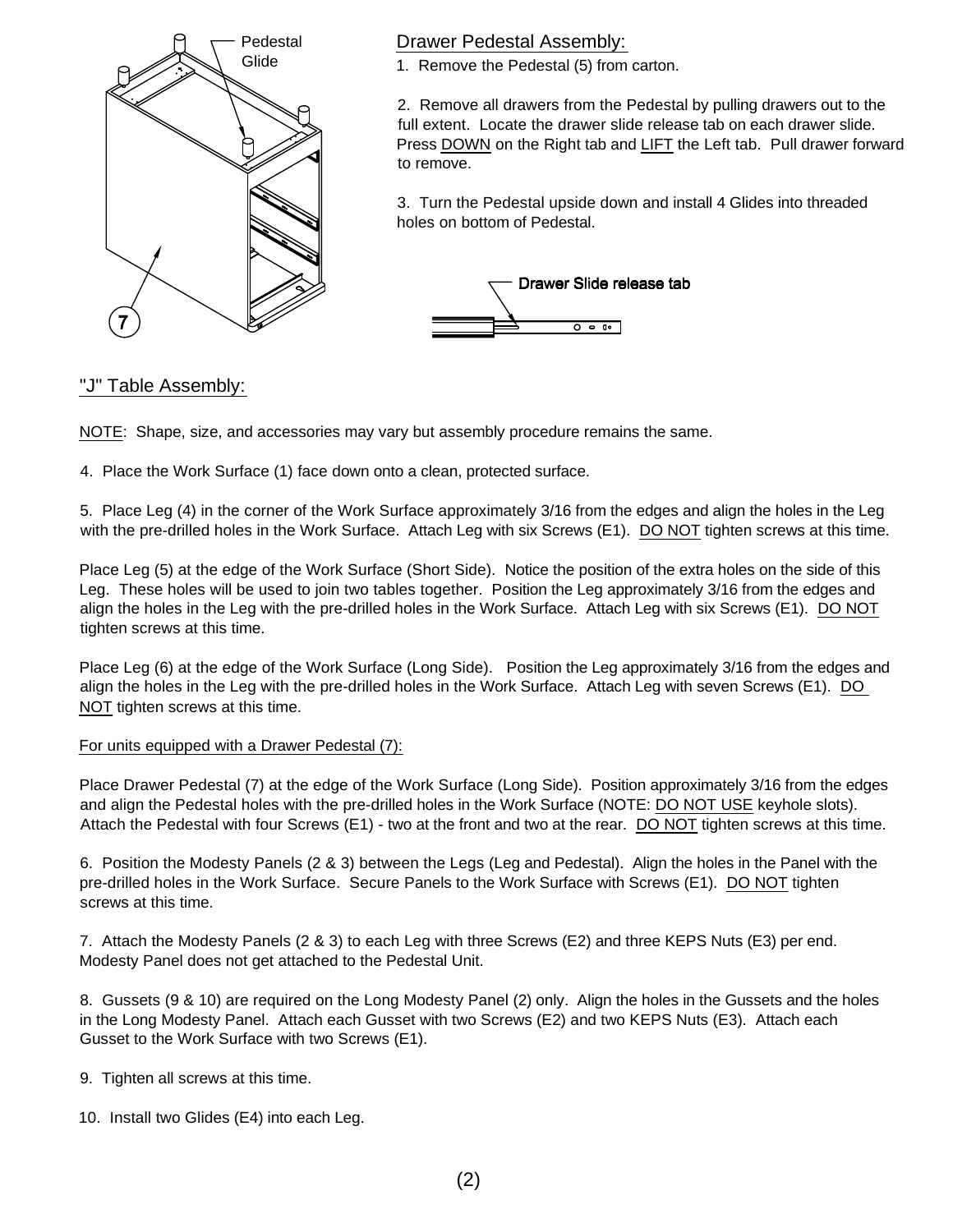## "J" Desk Assembly: NOTE: Shape and size may vary but assembly procedure remains the same. Legs are specific to locations. Pedestal Unit may only be attached on long portion of top.